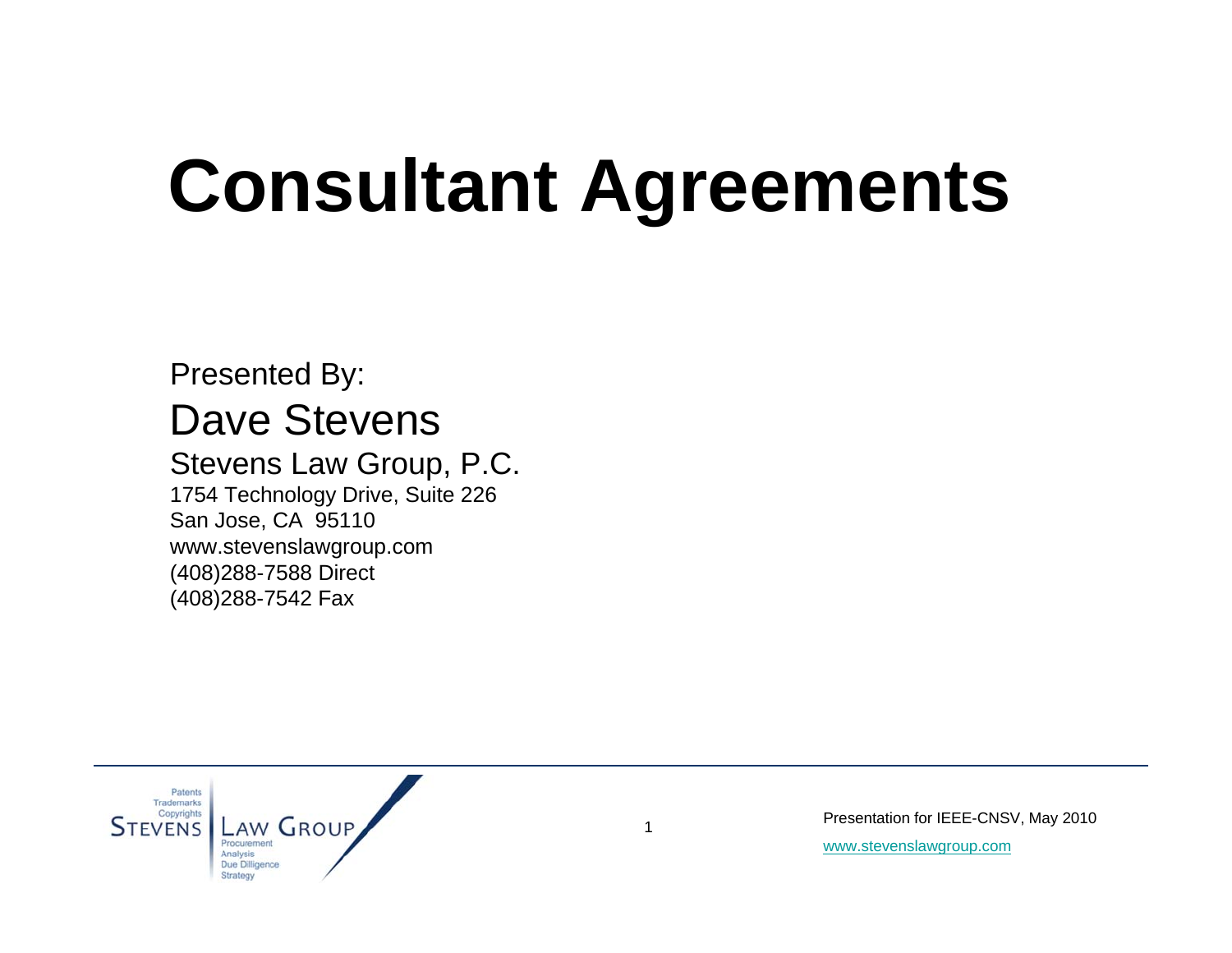## **Agreement Terms**

**Parties :** Who are you working for? Who hired you? Who is paying? Who makes decisions?



Presentation for IEEE-CNSV, May 2010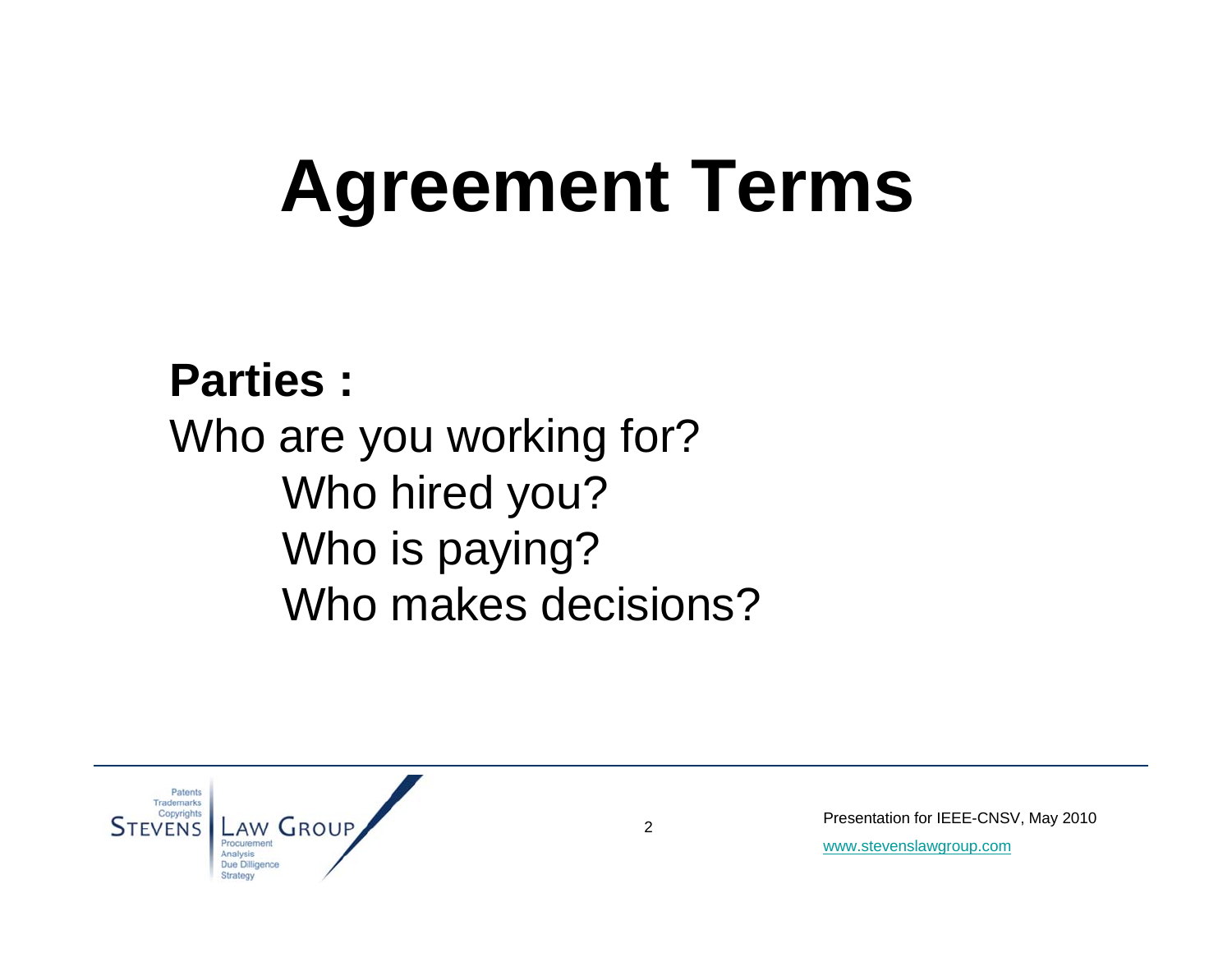### **Scope of Work**

- Defining Tasks – What are expectations?
- How do you keep flexibility?
	- Trust
	- Verify

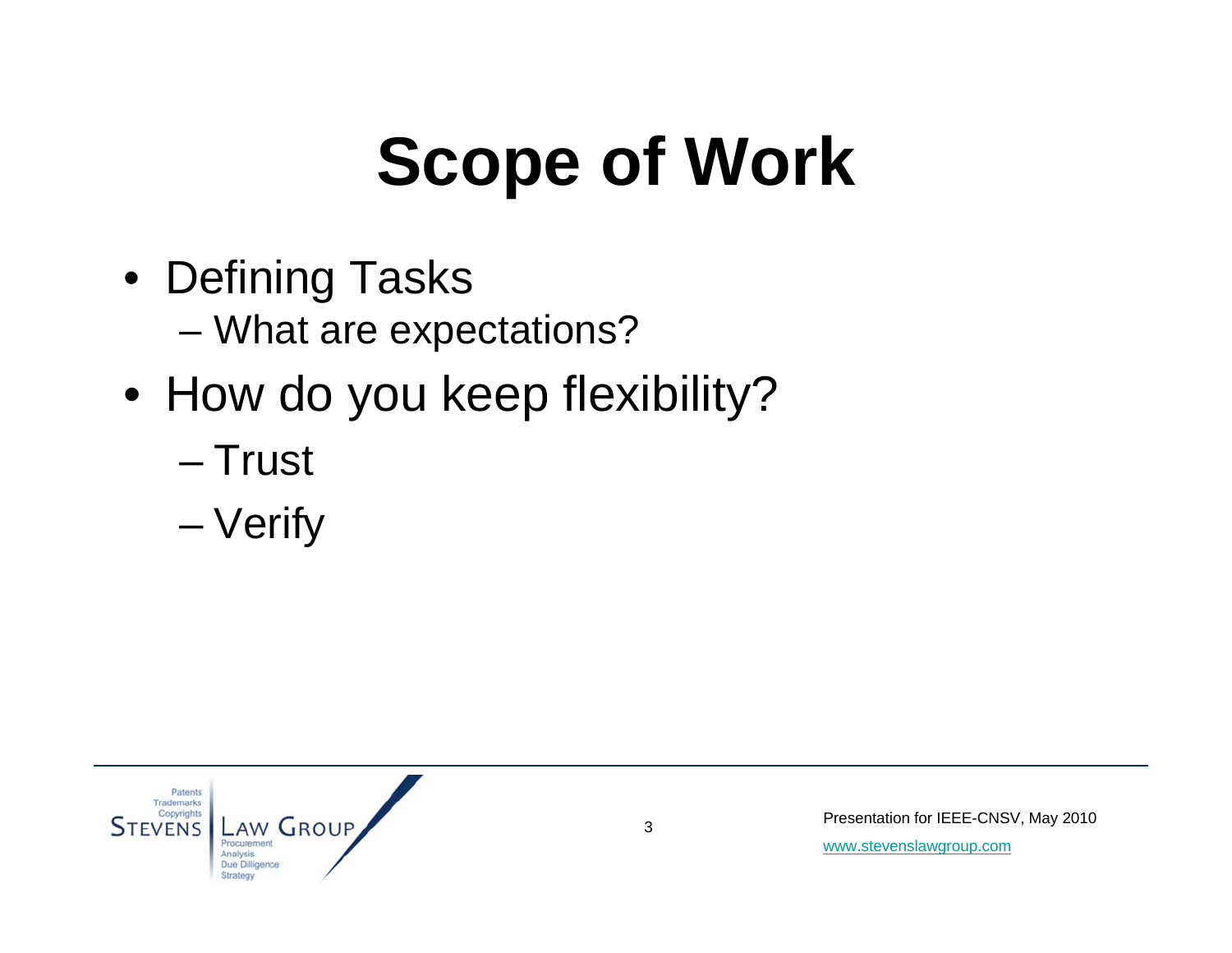# **Payment**

- How do you get paid?
	- Cash
	- Period of Payment
		- Weekly, monthly, etc.
		- What happens if payments stop? Bankruptcy? ABC?
	- Full payment in Stock
		- Not allowed in California
			- Required to pay minimum wage
			- Vacation for full time
			- Regular breaks
			- Insurance

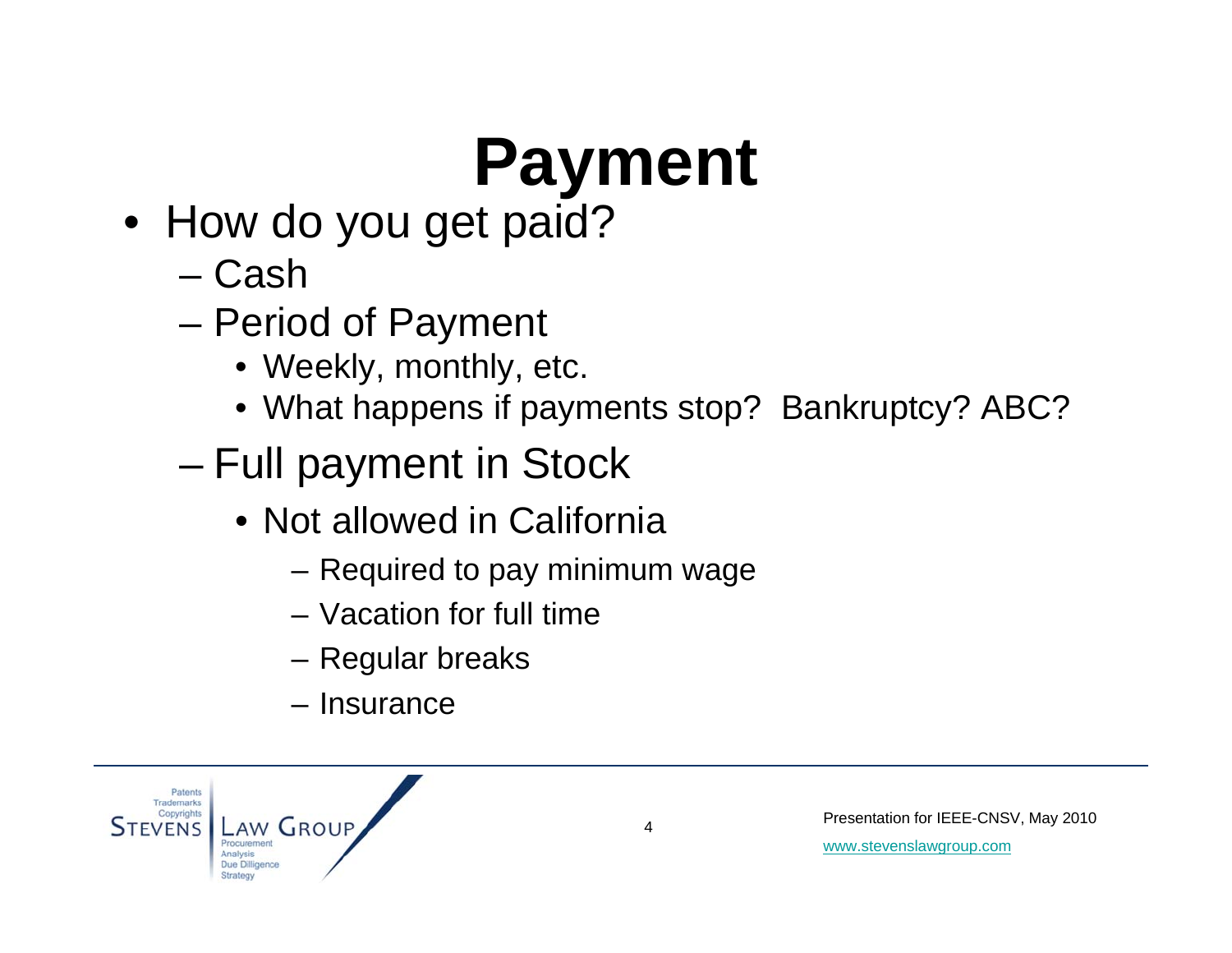#### **Restrictions on Future Work**

- Non-Competes
	- To whom do you owe your loyalty?
	- What if it puts you out of work?
		- In California,
			- **MUST PAY FOR NONCOMPETE TO BE VALID**
			- **Therefore, you should have California law apply**

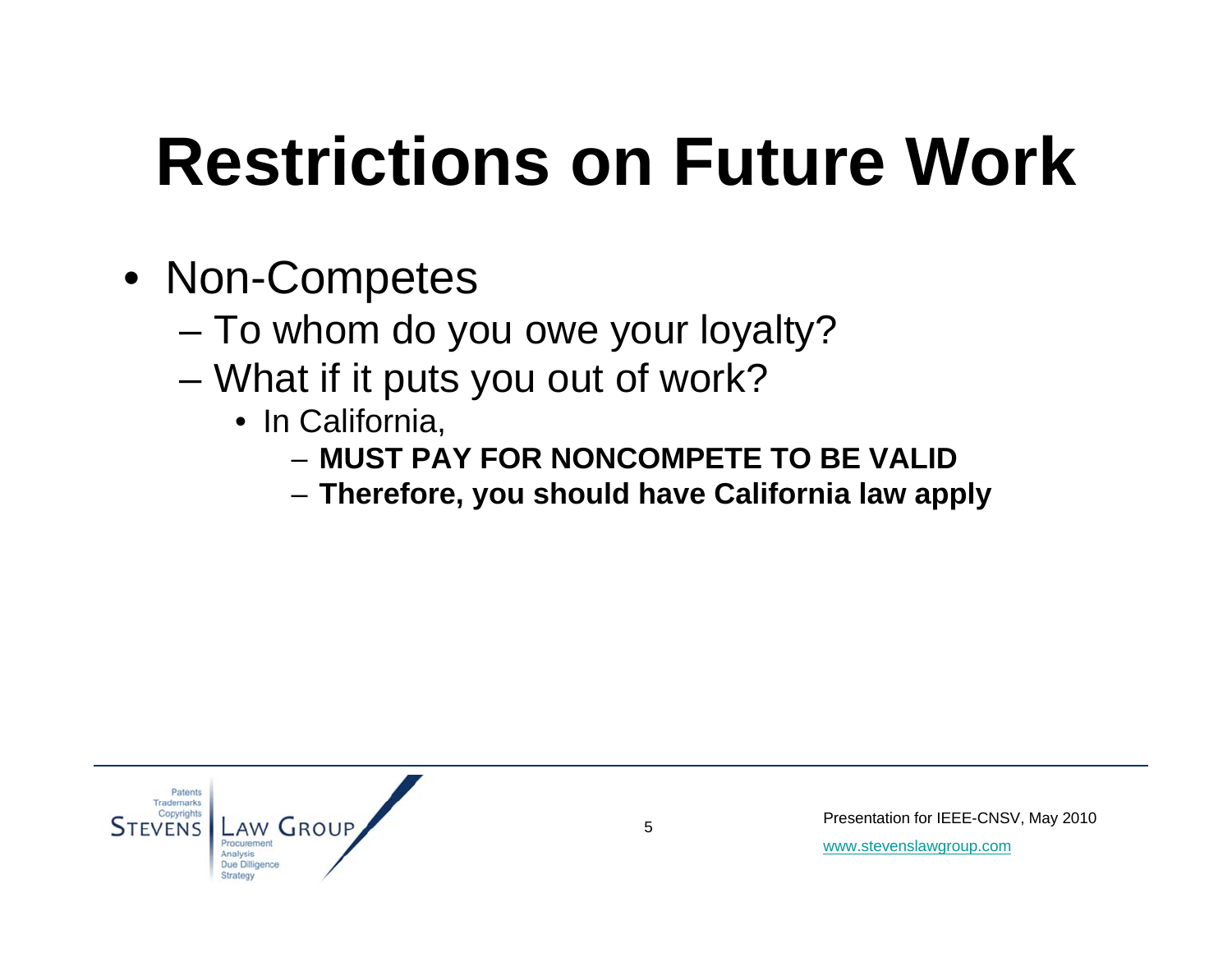### **Ownership of Ideas**

- IP: What are your Rights/Responsibilities
	- What do you own prior?
	- What is created, and who owns that?
	- Skills vs. IP
	- Concurrent Work

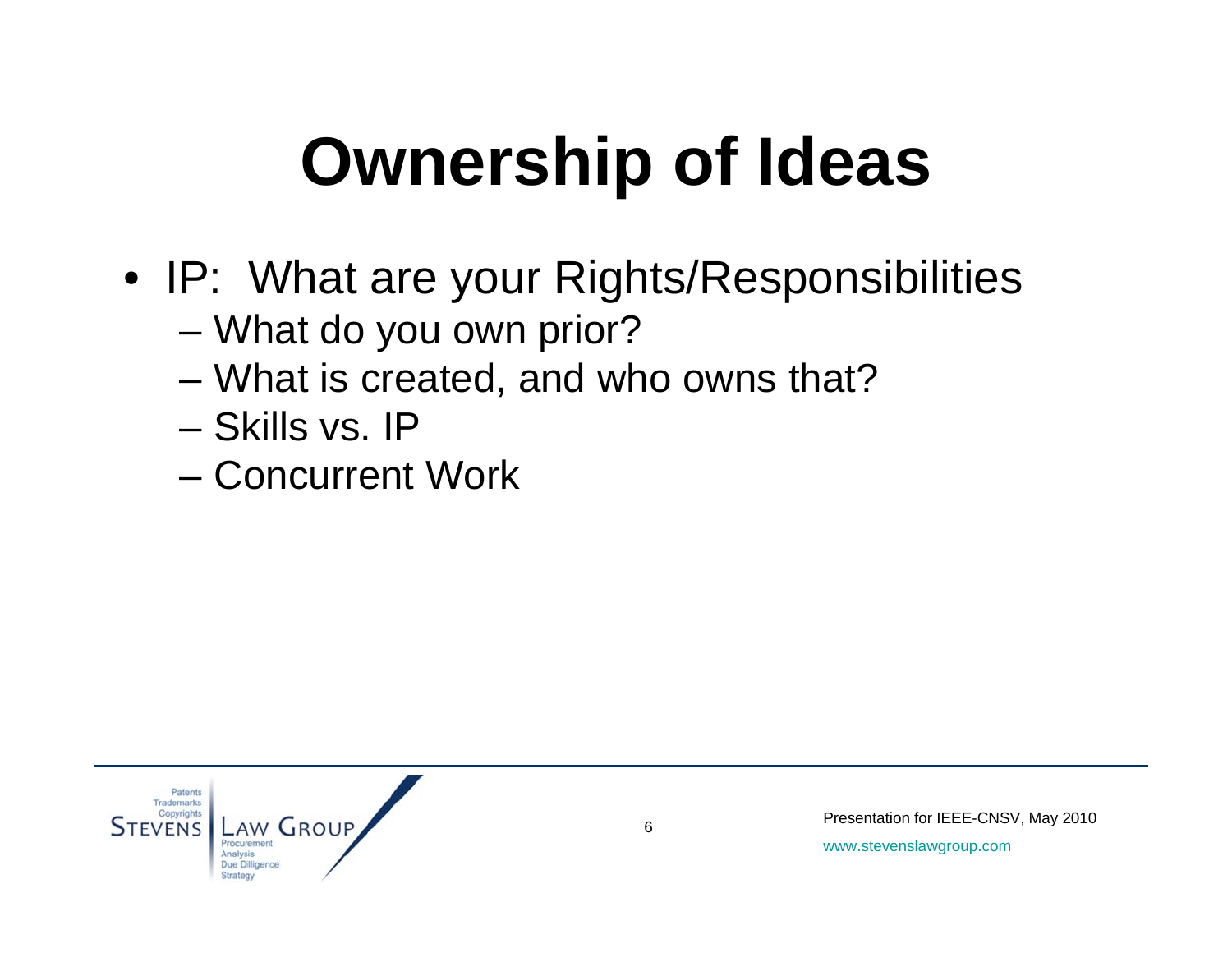#### **What is a Patent?**

#### **Must Distinguish**

- **Patents** Weapon to Exclude Others
- **Trade Secrets**  Require Preventative Measures
- **TMs**  Identifies Source of Goods
- **CRs**  Rights to Copy

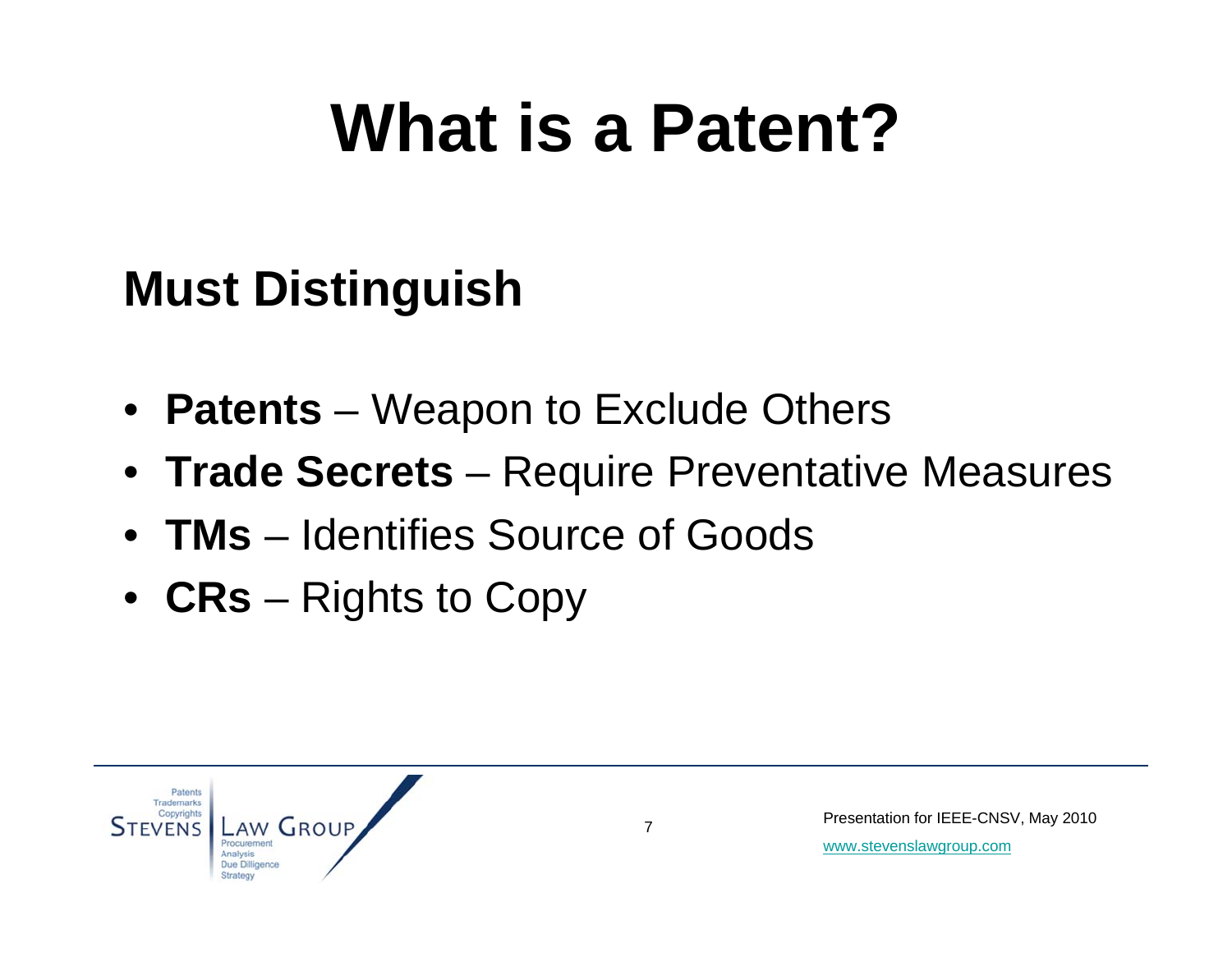# **Obligations Outside Scope**

#### • Warranties

- Need to Stand by any Guarantees, avoid traps
- Indemnifications
	- For IP
	- For other Liabilities
		- Working product
			- Component Design vs. Full Solution
		- PE [Professional Engineers, Licensed]

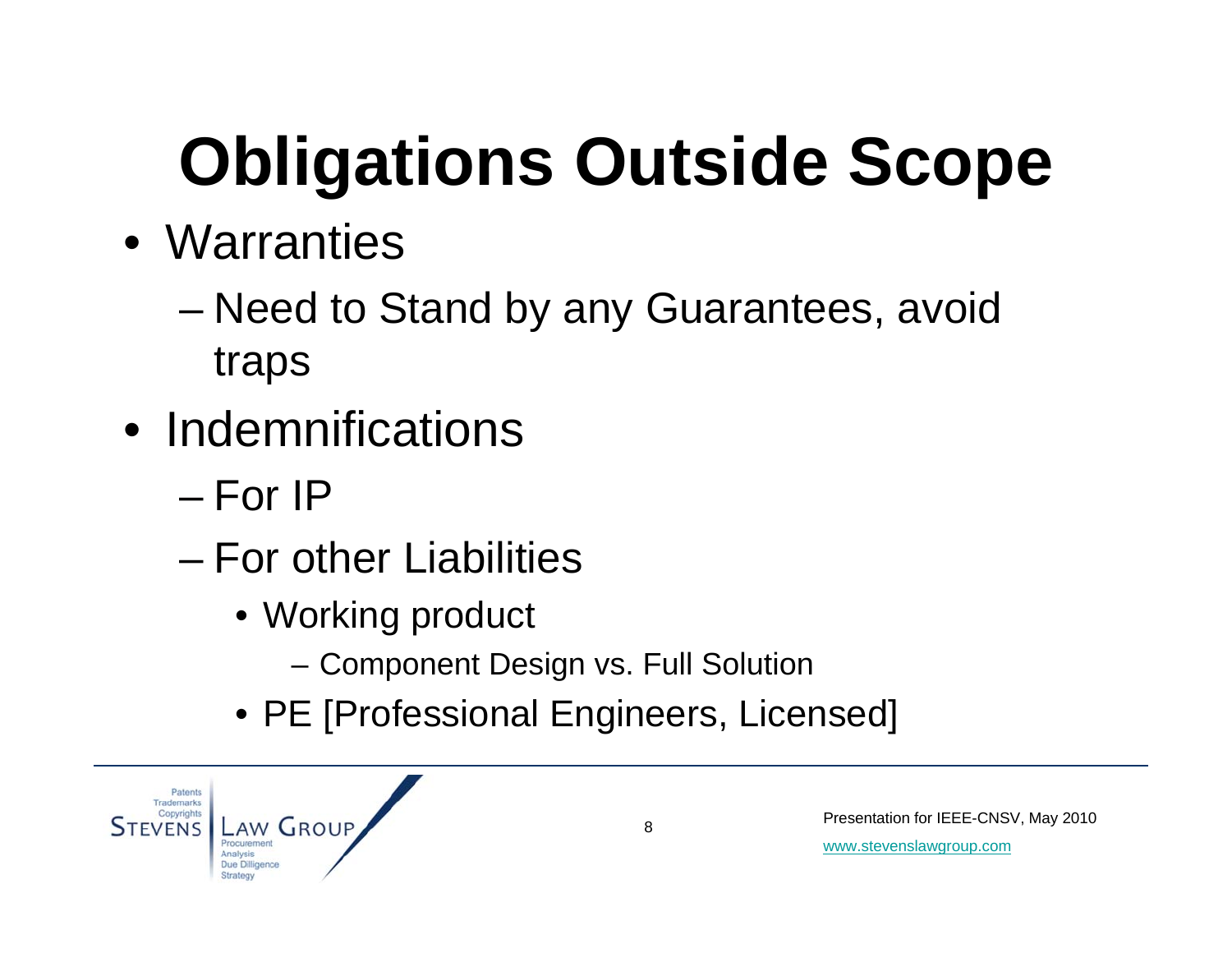# **In Closing**

- Be aware of how terms define relationship
- Don't take relationships for granted



Presentation for IEEE-CNSV, May 2010